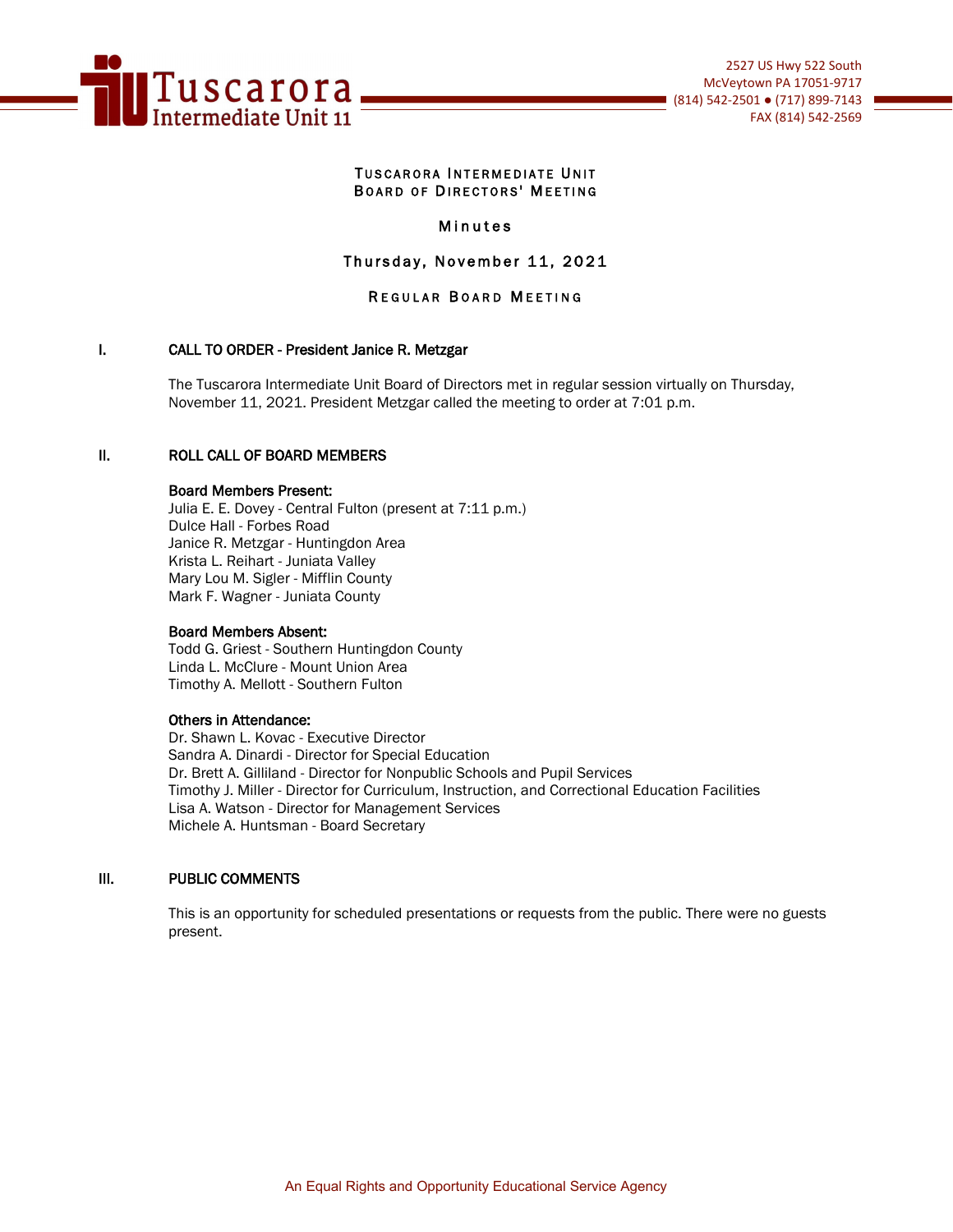## IV. ROLL CALL VOTING

On a Sigler/Reihart motion, approval was granted that, as the president of the board conducts this meeting, it is not necessary to announce each director's name for each roll call vote. If, however, a director or directors wish to comment or have his/her comment or vote specifically recorded, the director(s) shall have the opportunity to so state.

The chairperson of the meeting, the president of the board, should announce before each roll call vote, that if she hears no objections from any member of the board present, the vote will be considered a unanimous roll call vote and so recorded. Roll call vote - Voting Yes: Ms. Sigler, Mrs. Reihart, Mr. Wagner, Mrs. Hall, Mrs. Metzgar. The motion passed with five yes votes and four board members absent.

 On a Hall/Wagner motion, approval was granted of the following: V-VI-A-C. Roll call vote - no objections, unanimous vote.

## V. MINUTES OF PREVIOUS MEETING

Approval was granted of the minutes of the regular meeting of October 14, 2021.

## VI. REPORTS

## A. Treasurer's Report

Approval was granted of the Treasurer's Report for October 2021 (See Attachment #1.)

#### B. Budget Transfers (none)

#### C. Payment of Bills

Approval was granted of the payment of bills for October 2021.

## VII. STAFF PRESENTATION (none)

### VIII. TIU BOARD

#### A. Activities - election of board members, conventions, meetings, etc. (none)

#### B. Policy/School Calendars

 On a Sigler/Reihart motion, approval was granted of the following: VIII-B-1-2. Roll call vote - Voting Yes: Ms. Sigler, Mrs. Reihart, Mr. Wagner, Mrs. Hall, Mrs. Metzgar. The motion passed with five yes votes and four board members absent.

- 1. Approval was granted of the Tuscarora Intermediate Unit 2021-2022 Employee Handbook. (See Attachment #2.)
- 2. Approval was granted of a temporary Wage Increase to support staff for retention in the Head Start, Early Head Start, Pre-K Counts and Parents As Teachers programs. All staff paid through these programs will receive a \$1/ hour temporary wage increase based on the hours worked from January 1, 2021 through October 31, 2021. This will be a one-time supplemental payroll payment dated 11/15/2021. Head Start/Early Head Start American Recovery Program grant funding, Pre K Counts and Parents as Teachers grant funding will be utilized.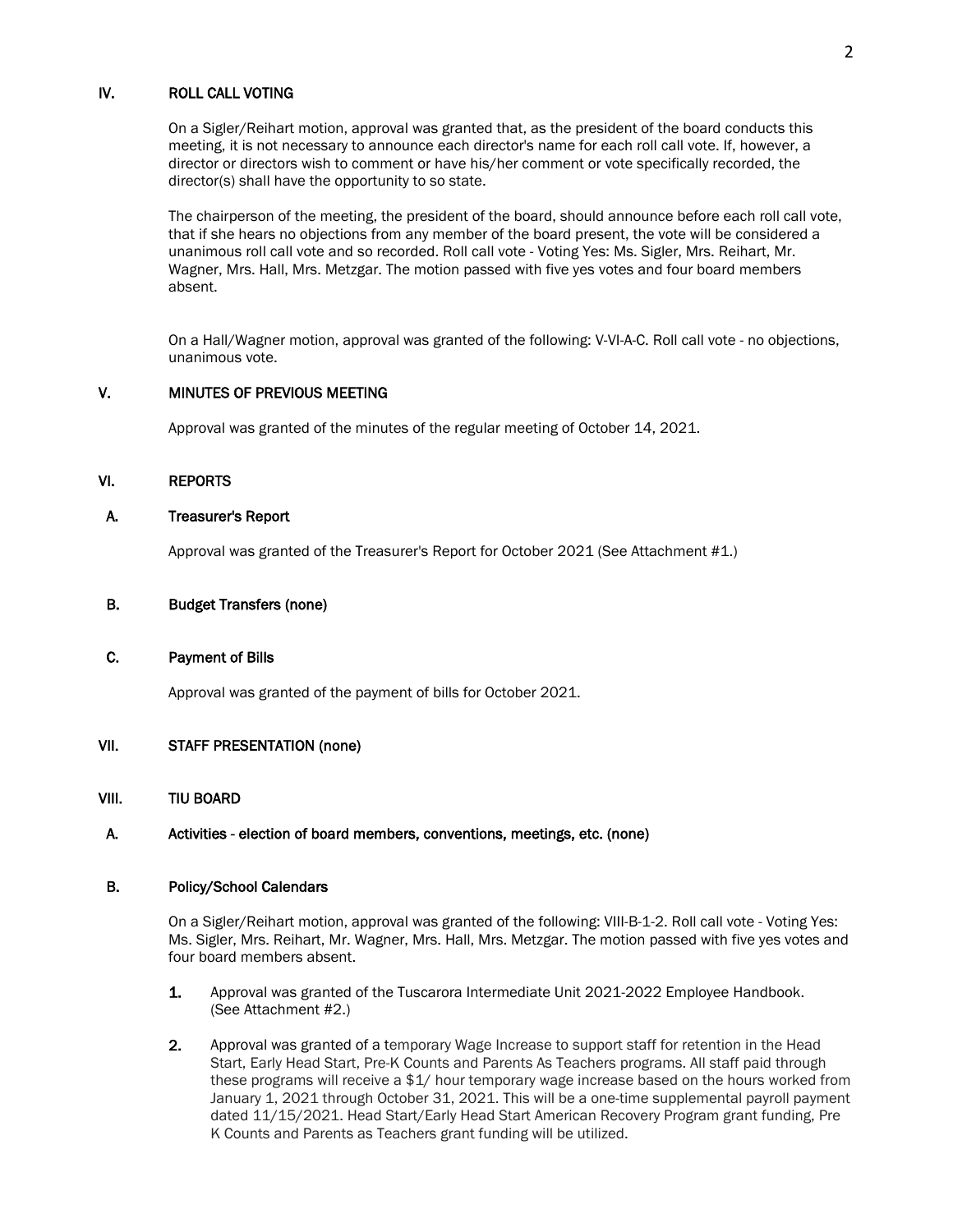On a Wagner/Hall motion, approval was granted of the following: VIII-C-1-2-3-4-D-1-2-IX-B-1-X-D-1-2. Roll call vote - no objections, unanimous vote.

## VIII. TIU BOARD

## C. Contracts/Leases

- 1. Approval was granted of a Subrecipient Grant Funding Agreement Rider through Central PA Workforce Development Corp d/b/a Advance central PA - 130 Kelley Square, Lewisburg, PA 17837. The Program Name is Business Services. The scope of work includes providing strategic services that help local businesses in Central PA become more competitive and to help them connect with required resources. TIU will play a key role in local and regional efforts to address the full scope of employer needs, which includes, but is not limited to: job postings, screening of workforce referrals, recruitment and placement support, job fairs, employee training and assessment, talent development services, business trends and analysis, access to interviewing facilities, and tax credit information. Effective date is July 1, 2021 through June 30, 2022. Funding includes Title I Adult, Dislocated Worker, Out-of-School Youth, Department of Human Services EARN, and TANF Youth Development. Most of the funding is federal funding through the Workforce Innovation and Opportunity Act (WIOA). The total initial award amount is \$862,244 broken down as listed.
	- \$311,204 Adult
	- \$311,204 Dislocated Worker
	- \$109,836 Youth
	- \$100,000 EARN
	- \$30,000 TANF Youth Development
- 2. Approval was granted of a Subrecipient Grant Funding Agreement Rider through Central PA Workforce Development Corp d/b/a Advance central PA - 130 Kelley Square, Lewisburg, PA 17837. The Program Name is Adult and Dislocated Worker Services. The scope of work includes providing basic career services and individualized career services, training and follow-up support. Effective date is July 1, 2021 through June 30, 2022. Funding includes Title I Adult and Dislocated Worker Development. Most of the funding is federal funding through the Workforce Innovation and Opportunity Act (WIOA). The total initial award amount is \$407,787 broken down as listed.
	- \$203,893.50 Adult
	- \$203,893.50 Dislocated Worker
- 3. Approval was granted of a Contract between Tuscarora Intermediate Unit and Marcus Antonio Gunn - 1518 S L Street, Tacoma, WA 98405 to adapt and facilitate a training focused around equity and inclusion. The eight-week training includes three live webinars, and the facilitator will create recordings to help participants navigate through the independent readings and assignments. Effective date is November 1, 2021 through June 30, 2022 not to exceed \$6,000. Funding source: Community Education & Workforce Services/ProLo.
- 4. Approval was granted of a Contract between Tuscarora Intermediate Unit and Monica Wilson 1522 May Avenue, Shelton, WA 98584 to adapt and facilitate a training focused around equity and inclusion. The eight-week training includes three live webinars, and the facilitator will create recordings to help participants navigate through the independent readings and assignments. Effective date is November 1, 2021 through June 30, 2022 not to exceed \$6,000. Funding source: Community Education & Workforce Services/ProLo.

## D. Vendor Contracts

1. Approval was granted of an Agreement between Tuscarora Intermediate Unit and Central Intermediate Unit 10 - 200 Shady Lane, Suite 100, Philipsburg, PA 16866 for TIU to provide Special Education administrative support related to Medical Access billing and Penn Data reporting. Effective date is October 18, 2021 through June 30, 2022. TIU will be reimbursed at the rate of \$295/day or at the rate of \$36.88/hour, plus associated travel costs.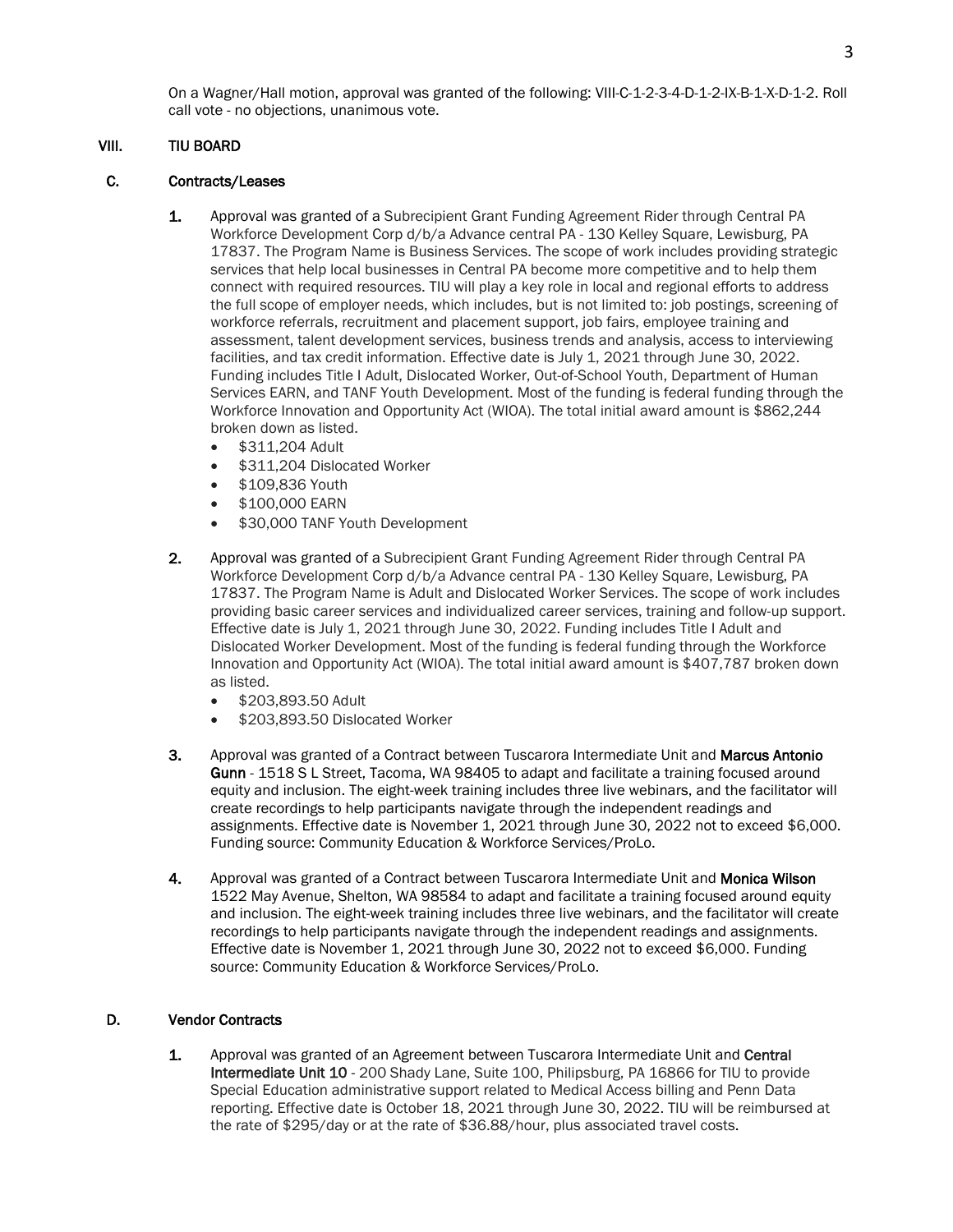#### VIII. TIU BOARD

## D. Vendor Contracts

2. Approval was granted of an Agreement between Tuscarora Intermediate Unit and Southern Huntingdon County School District - 10339 Pogue Road, Three Springs, PA 17264 for TIU to provide technical support services to include an onsite technician three days/week at various district buildings, technical support and help desk services, phone support, and escalation to TIU main if needed. Effective date is September 15, 2021 through June 30, 2022. TIU will be reimbursed at the rate of \$375/day for daily technical support.

#### IX. PROGRAMS

A. New Programs/Changes (none)

## B. Job Descriptions

- 1. Approval was granted of the listed revised job description. (See Attachment #3.)
	- a. Case Manager Youth Projects for the TIU Community Education & Workforce Services Community Education & Workforce Services (non-certificated) Employee Level 5

## X. FISCAL

- A. Budgets new, revised (none)
- B. Purchases/Bids (none)

## C. Special Education Transportation (none)

## D. Juniata County Early Childhood Services

- 1. Approval was granted of the Juniata County Early Childhood Services Actual Expenditure Reports (Federal) for October 2021. (See Attachment #4.)
- 2. Approval was granted of the Juniata County Early Childhood Services Policy Council By-laws. (See Attachment #5.)
- 3. The Juniata County Early Childhood Services Monthly Report for October 2021 is attached for your information. Information item, no action required. (See Attachment #6.)
- 4. Sandra A. Dinardi presented information related to Juniata County Early Childhood Services.

Mrs. Dinardi provided an overview of the Juniata County Early Childhood Services Policy Council By-laws. The purpose of the Policy Council is to participate in shared decision making as outlined in the Head Start Program Performance Standards and work the TIU Board of Directors, Program Manager, and Program Director for the efficient and effective provision of Head Start/Early Head Start services. The Policy Council is made up of four center based parents, five home based parents, five community representatives, and two non-voting honorary representatives for a total of 14 voting members and 2 non-voting members.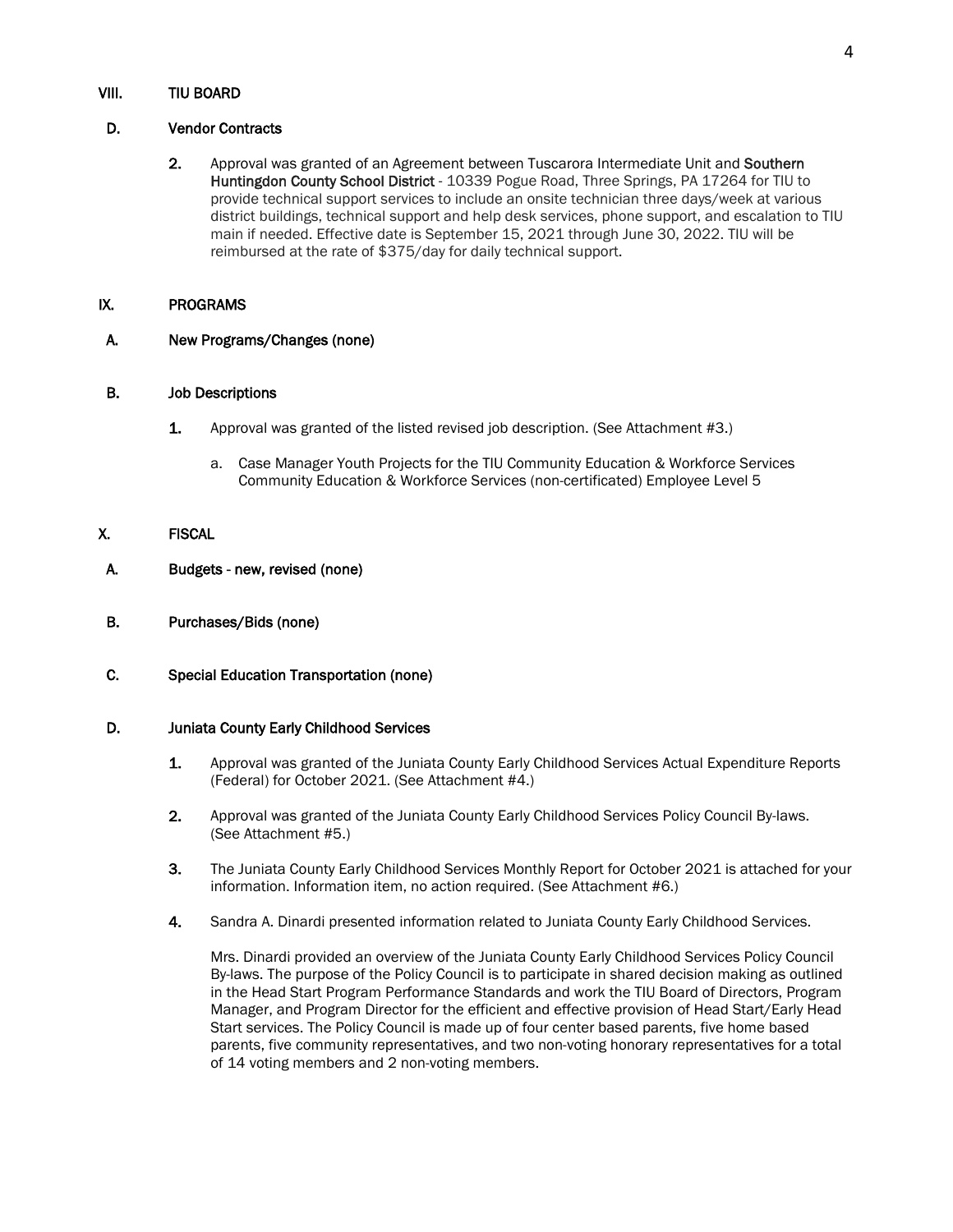On a Sigler/Wagner motion, approval was granted of the following: XI-A-1-2-3-4-B-1-C-1-2-3-4-D-1-2-3-4- 5-6-E-1-2-3-XII-1. Roll call vote - no objections, unanimous vote.

## XI. PERSONNEL

#### A. Resignations/Retirements

- 1. Approval was granted to accept, with regret, the resignation for retirement purposes of Patricia L. Klinger - Trout Run, PA 17771 as a Part-time Instructional Designer for the TIU Community Education & Workforce Services, effective at the end of the day on October 31, 2021. Ms. Klinger was employed by TIU since November 12, 2018.
- 2. Approval was granted to accept, with regret, the resignation for retirement purposes of Wayne E. Goodman - Yeagertown, PA 17099 as a Full-time Facilities, Equipment, and Maintenance Worker and Bus Driver for Juniata County Early Childhood Services, effective at the end of the day on June 15, 2022. Mr. Goodman has been employed by TIU since June 15, 2015.
- 3. Approval was granted to accept, with regret, the resignation of **Brenda L. Hutchison** Lewistown, PA 17044 as a Part-time Early Intervention Paraprofessional/Personal Care Aide, effective at the end of the day on November 1, 2021. Ms. Hutchison was to begin employment with the TIU on November 1, 2021. Refer to Minutes of 10/14/2021 Board meeting, Item XI-D-8.
- 4. Approval was granted to accept, with regret, the resignation of **Brooke A. Drake** Lewistown, PA 17044 as a Full-time State & Federal Programs Fiscal Analyst, effective at the end of the day on November 26, 2021. Ms. Drake has been employed by TIU since May 4, 2020.

#### B. Leaves of Absence

1. Approval was granted of a Leave of Absence request for **Courtney J. Cramer** - Huntingdon, PA 16652 in her position of Full-time Outpatient Therapist Child/Adolescent Partial Hospitalization Program using paid and/or unpaid leave time effective on/about November 19, 2021 through on/about January 14, 2022. Ms. Cramer has been employed by TIU since July 26, 2021.

#### C. Transfers/Reassignments/Change in Employment Status, Termination of Employees

- 1. Approval was granted of a corrected salary for Cristie L. Miller-Franks Huntingdon, PA 16652 in her position of Full-time Early Intervention Paraprofessional/Personal Care Aide. Ms. Miller-Franks has been employed by TIU since October 15, 2014. Refer to Minutes of 10/14/2021 Board meeting, Item XI-C-2. Terms of Employment: Assignment: Full-time Early Intervention Paraprofessional/Personal Care Aide Non-certificated (non-professional) Employee Level I.1 Effective Date: October 18, 2021 Salary: \$19,932/year - prorated Days in Work Year: 181 days/year (7.5 hours/day) - prorated Benefits: Usual benefits granted to non-certificated employees
- 2. Approval was granted to end employment with Clarissa J. Rhodes Burnham, PA 17009 effective October 18, 2021 as a Part-time Program Aide for Juniata County Early Childhood Services. The employment end is due to failure to comply with required employment paperwork. Ms. Rhodes was to begin employment with the TIU on October 18, 2021.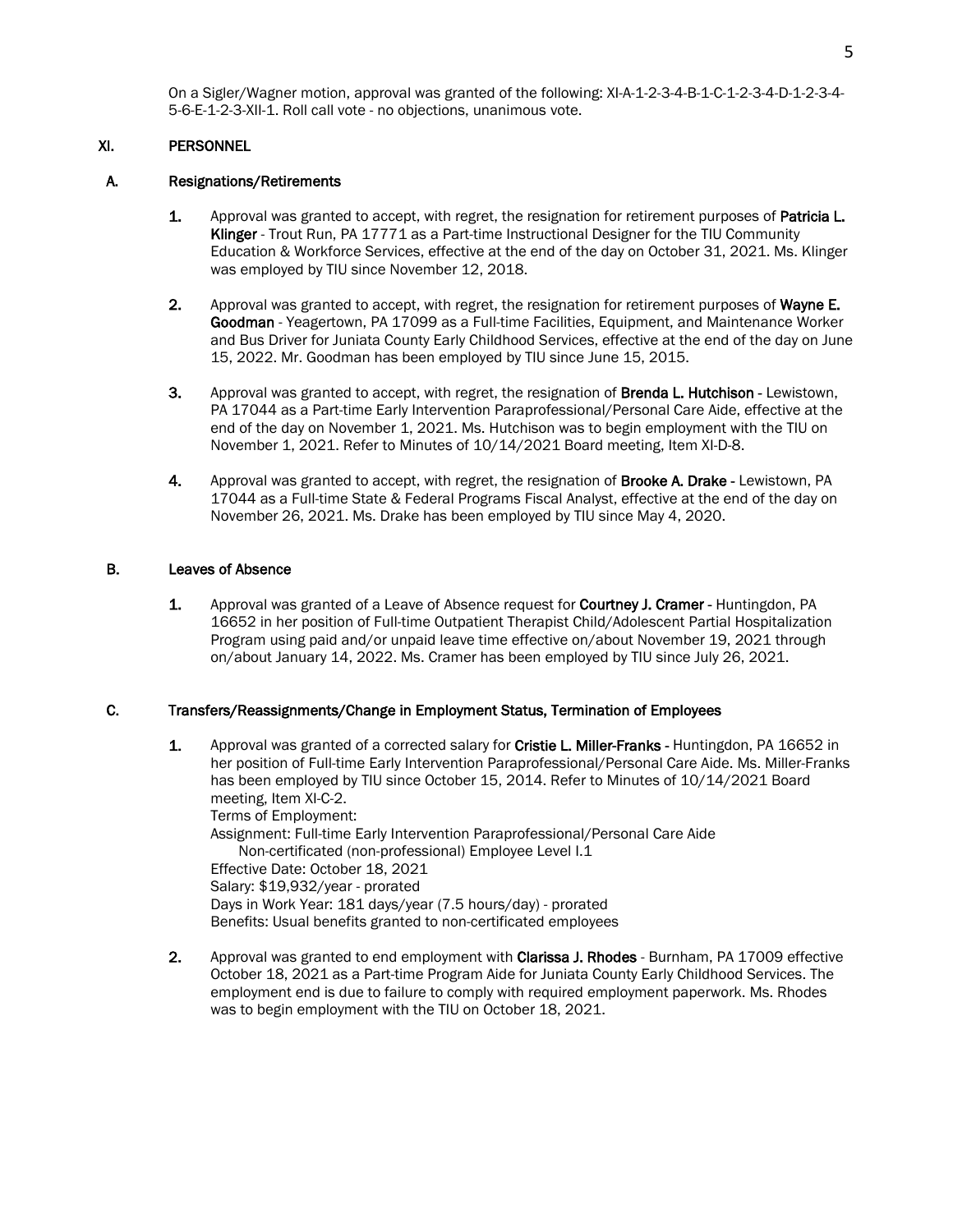## XI. PERSONNEL

## C. Transfers/Reassignments/Change in Employment Status, Termination of Employees

3. Approval was granted of an increase in hours for Amie C. Bard - Thompsontown, PA 17094 in her position of Full-time Assistant Teacher/Teacher Aide for Juniata County Early Childhood Services. Ms. Bard has been employed by TIU since June 6, 2018. Terms of Employment: Assignment: Full-time Assistant Teacher/Teacher Aide Special Project Head Start/Early Head Start/Pre-K Counts (non-exempt) Employee Effective Date: November 11, 2021 Salary: \$12.03/hour (no change in hourly rate) Days in Work Year: 37.5 hours/week - 42 weeks/year (7.5 hours/day) Benefits: Usual benefits granted to special project Head Start employees 4. Approval was granted of a change in assignment for Jennifer L. Conaway - Reedsville, PA 17084 from a Full-time PAT - Home Visiting Manager to a Full-time Senior Manager for Home Based Services. Ms. Conaway has been employed by TIU since May 14, 2019. Terms of Employment: Assignment: Full-time Senior Manager for Home Based Services Special Project Head Start/Early Head Start/Pre-K Counts/PAT (exempt) Employee Effective Date: December 1, 2021

Salary: \$47,500/year - prorated Days in Work Year: 12 months/year (8 hours/day) - prorated Benefits: Usual benefits granted to special project Head Start employees

## D. New Employees

- 1. Approval was granted to employ Michaela M. Sath Richfield, PA 17086 on a provisional basis as a Substitute Program Aide for Juniata County Early Childhood Services, pending receipt of required clearances and employment paperwork. Terms of Employment: Assignment: Substitute Program Aide Special Project Head Start/Early Head Start/Pre-K Counts (non-exempt) Employee Effective Date: November 8, 2021 Salary: \$9.50/hour Days in Work Year: 10 to less than 20 hours/week Benefits: None unless required by state/federal mandates
- 2. Approval was granted to employ a Full-time Analyst Consultant for the Pattan Autism Initiative (Special Project/Non-professional Employee). Effective date is on/about November 15, 2021. The starting salary will be commensurate with experience and to scale with benefits as required by state/federal mandates.
- 3. Approval was granted to employ Christina E. Harris York, PA 17406 on a provisional basis as a Full-time Early Childhood Lead for the Early Childhood Comprehensive Systems Grant, pending receipt of required clearances and employment paperwork. This is a vacant position. This is a temporary grant funded position through on/about July 31, 2026. Terms of Employment:

Assignment: Full-time Early Childhood Lead for the Early Childhood Comprehensive Systems Grant Special Project (non-professional) Employee

Effective Date: November 15, 2021 through on/about July 31, 2026 Salary: \$65,000/year - prorated Days in Work Year: 12 months/year (8 hours/day) - prorated Benefits: Usual benefits granted to special project employees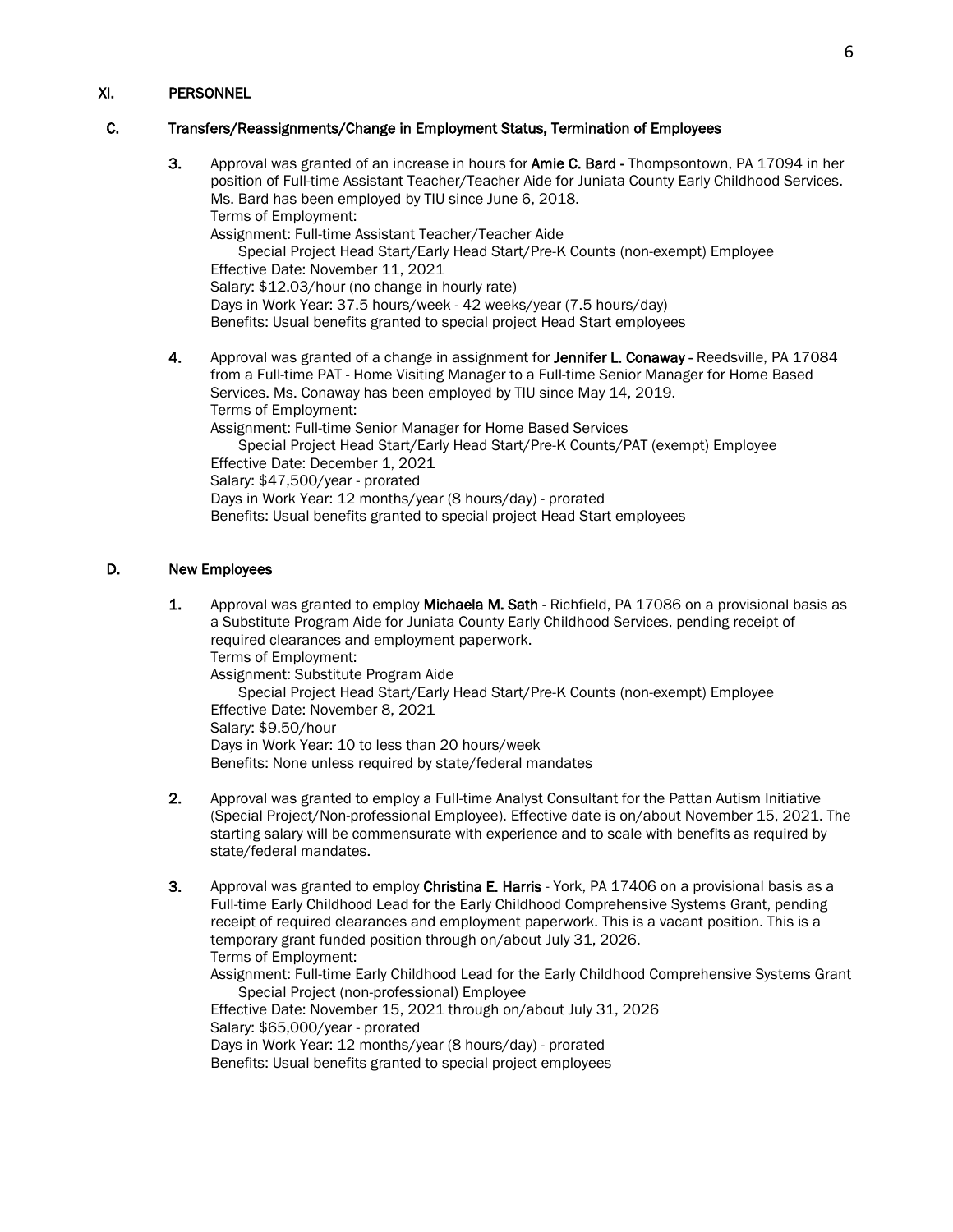## XI. PERSONNEL

## D. New Employees

- 4. Approval was granted to employ Sadia Batool Leola, PA 17540 on a provisional basis as a Fulltime Family Lead for the Early Childhood Comprehensive Systems Grant, pending receipt of required clearances and employment paperwork. This is a vacant position. This is a temporary grant funded position through on/about July 31, 2026. Terms of Employment: Assignment: Full-time Family Lead for the Early Childhood Comprehensive Systems Grant Special Project (non-professional) Employee Effective Date: November 15, 2021 through on/about July 31, 2026 Salary: \$65,000/year - prorated Days in Work Year: 12 months/year (8 hours/day) - prorated Benefits: Usual benefits granted to special project employees
- 5. Approval was granted to employ Jill A. Bauer Port Royal, PA 17082 on a provisional basis as a Full-time Teacher - Preschool Head Start for Juniata County Early Childhood Services, pending receipt of required clearances and employment paperwork. This is a vacant position. Terms of Employment: Assignment: Full-time Teacher - Preschool Head Start Special Project Head Start/Early Head Start/Pre-K Counts/PAT (exempt) Employee Effective Date: November 1, 2021

Salary: \$26,000/year - prorated Days in Work Year: 190 days/year (8 hours/day) 38 weeks/year - prorated Benefits: Usual benefits granted to special project Head Start employees

6. Approval was granted to employ Joshua P. Victor - Naticoke, PA 18634 on a provisional basis as a Temporary Full-time Occupational Therapist, pending receipt of required clearances and employment paperwork and required Occupational Therapist state license. Terms of Employment: Assignment: Temporary Full-time Occupational Therapist Allied (non-professional) Employee Level II Effective Date: December 1, 2021 Salary: \$53,724/year - prorated Days in Work Year: December 1, 2021 through on/about May 1, 2022 (7.5 hours/day) Benefits: Usual benefits granted to allied employees

## E. Supplemental Contracts/Employment, Change in Pay

- 1. Approval was granted of a Revised Supplemental Contract for Megan J. Brackbill Mifflintown, PA 17059 that in addition to her assignment as Full-time Speech Therapist she serve as a Teacher Mentor (for inductee Heidi J. Baschnagel) in the induction program. Effective date is January 5, 2021 for one year at an amount not to exceed \$550 to meet and work with the new inductee for up to 25 hours throughout the course of the school year. The revised contract includes up to 10 additional hours at the rate of \$22/hour not to exceed a total contract amount of \$770. Ms. Brackbill has been employed by TIU since July 1, 2019. Funding source: Special Education. Refer to Minutes of 12/10/2020 Board meeting, Item XI-E-1.
- 2. Approval was granted of a Supplemental Contract for Julie L. Brown Petersburg, PA 16669, that in addition to her assignment as Full-time Educational Consultant, she work up to five additional days providing training and technical assistance to early intervention staff on the Heggerty Early Literacy Program. Effective date is November 15, 2021 through June 30, 2022 to be paid at her per diem rate. Funding source: Special Education Early Intervention.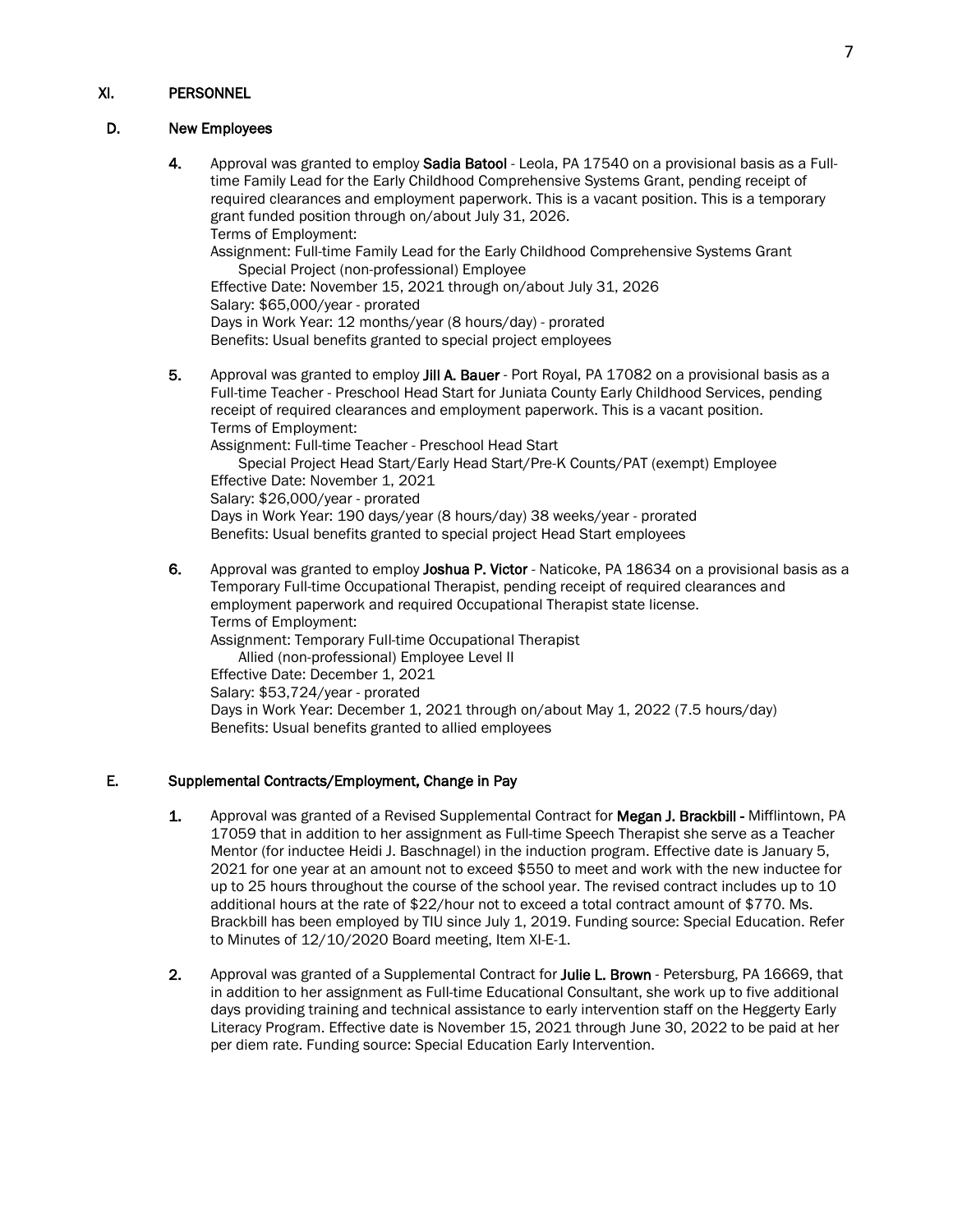#### XI. PERSONNEL

## E. Supplemental Contracts/Employment, Change in Pay

3. Approval was granted of a Supplemental Contract for Lindsey T. Haubert - Thompsontown, PA 17094, that in addition to her assignment as Full-time Itinerant Teacher for the Deaf or Hearing Impaired Support Program, she work up to five additional hours/week completing report writing, student materials prep, and correspondence with district and IU staff. Effective date is November 15, 2021 through June 15, 2022 to be paid at the rate of \$48.33/hour. Funding source: Special Education Early Intervention.

#### XII. CONFERENCE REQUESTS

1. Approval was granted for Dr. Antonette R. Miguel, Early Intervention Technical Assistance Consultant for Early Intervention, to attend the National Training Institute on Effective Practices from April 19-22, 2022 in Tampa, FL at an approximate cost of \$1,681. Dr. Miguel will attend the national institute to learn updates to her work on positive behavior supports and social/emotional development and upon return will share the information with her colleagues. Funding source: Early Intervention Technical Assistance.

## XIII. MISCELLANEOUS INFORMATION (information, no action required)

## A. Field Trips (none)

## B. Student of the Month

The Student of the month for November 2021 is Layla Benfer, a student enrolled in the Mifflin County Early Intervention classroom. (See Attachment #7.)

Congratulations are extended to Layla for being named Student of the Month.

#### C. Employee Data

#### September 9, 2021 October 14, 2021

47 Part-time employees 49 Part-time employees<br>6 Substitutes (Head Start) 6 Substitutes (Head Start) 6 Substitutes (Head Start) 1 Temp employee 1 Temp employee

307 Full-time employees 313 Full-time employees

#### D. Cabinet Updates

This is an opportunity for Cabinet Members to share information on various projects and activities.

## XIV. DATE OF NEXT MEETING

The next regular meeting of the Tuscarora Intermediate Unit Board of Directors is scheduled for Thursday, December 9, 2021 at 7:00 p.m.